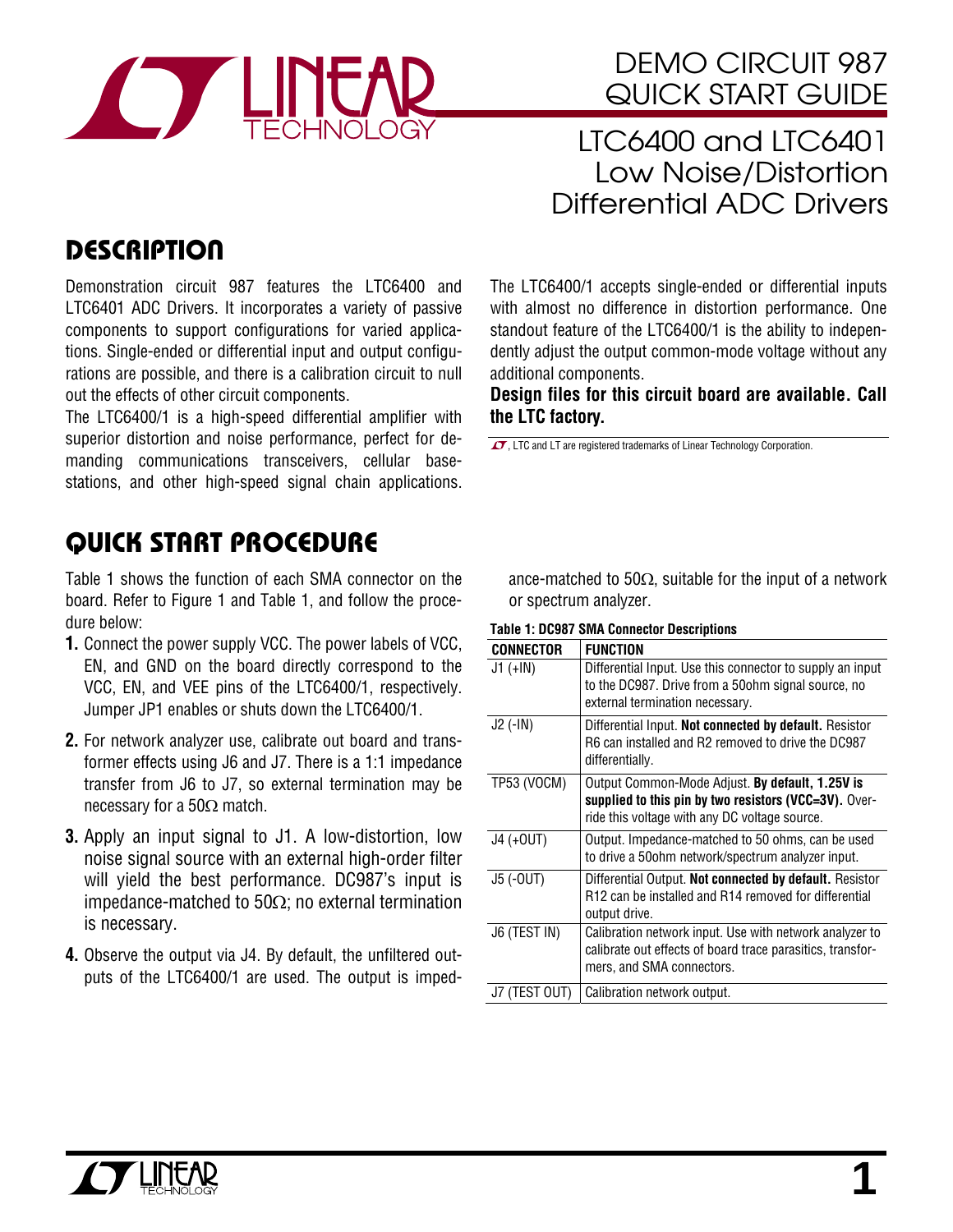

**Picture of DC987 Top Silkscreen** 

# ADDITIONAL INFORMATION

Although the DC987 demo board is ready to use out of the box, it has features that you can access by adding, removing or changing components on the board. These are described below.

## **DEMO BOARD VERSIONS**

DC987 has eight versions to support all of the different gain options of the LTC6400/1. DC987B-A through DC987B-D contain the LTC6400-8, LTC6400-14, LTC6400-20, and LTC6400-26, respectively. DC987B-E through DC987B-H contain the LTC6401-8, LTC6401-14, LTC6401-20, and LTC6401-26. See the schematic (last page of this guide) for component differences between the versions.

#### **DIFFERENTIAL INPUTS**

To drive the inputs differentially, remove resistor R1 and install R5. J1 and J2 can now be driven differentially from a 50Ω signal source. The input to the DC987 will still be matched to 50 $\Omega$  (differential) when driven in this manner.

## **DRIVING THE INPUTS WITH DC COUPLING**

It is possible to drive the DC987 inputs differentially with DC coupling. Capacitors C1 and C2 should be shorted or replaced with  $0\Omega$  resistors. As a warning, the low input impedance of the LTC6400/1 can cause large input bias currents if DC987 is driven DC coupled. If transformer T1 is a transmission-line transformer (the transformer included onboard is a TLT), DC voltages and currents will propagate through. See the LTC6400/1 datasheet for additional information about DC coupling and input bias currents.

#### **DIFFERENTIAL OUTPUTS**

To use the both outputs of the DC987, remove resistor R13 and install R11. The output now appears differentially

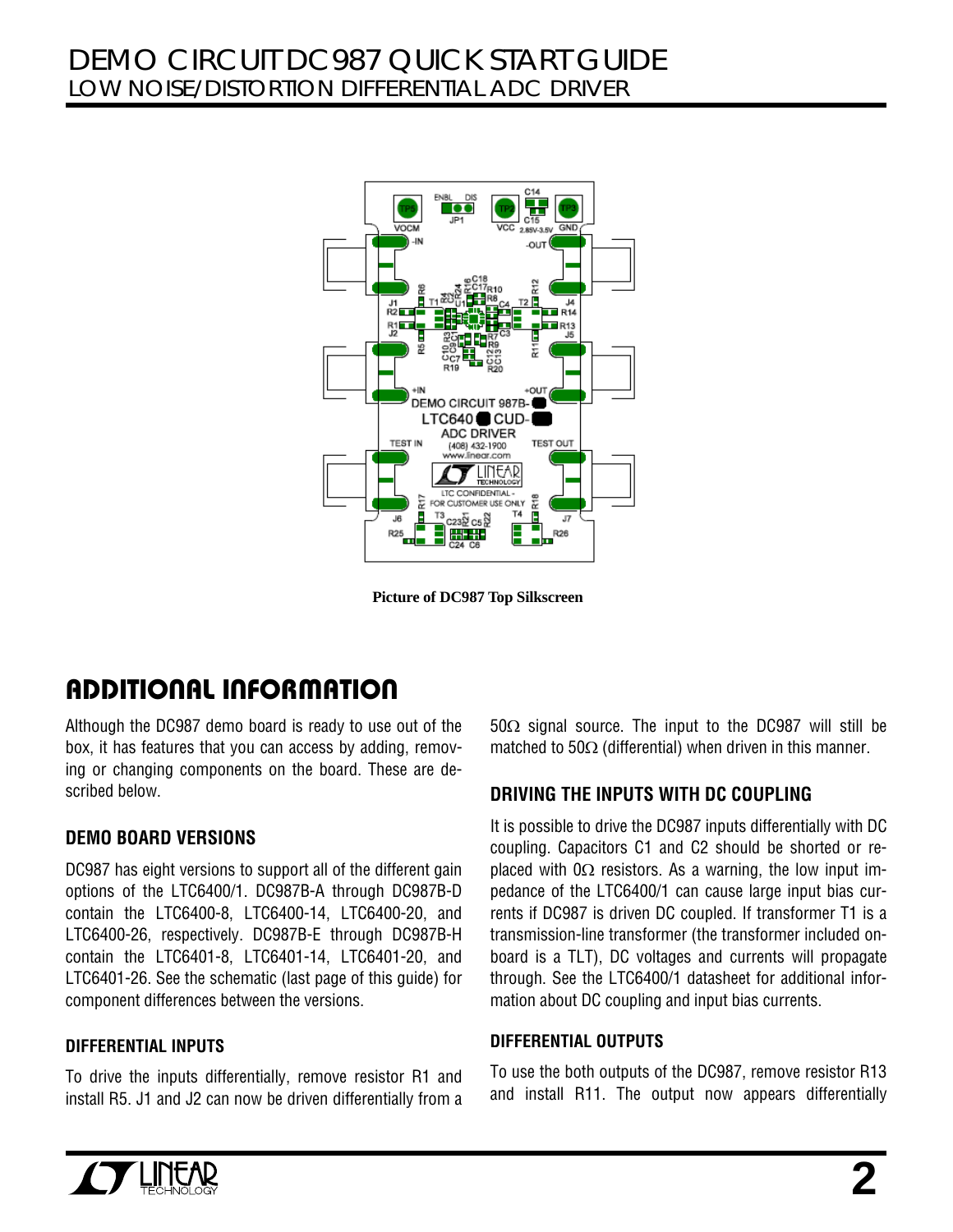across J4 and J5. The output of the DC987 will still be matched to  $50\Omega$  (differentially) when used in this manner.

#### **CHANGING THE OUTPUT COMMON-MODE VOLTAGE**

Turret TP5 controls the output common-mode voltage of DC987. This function can be used to level-shift the DC output voltage for optimum system performance. However, if used for this purpose, AC-coupling capacitors C3 and C4 can be shorted or replaced by  $0\Omega$  resistors to allow the DC bias to reach the output. Transformer T2 is a transmissionline type, which means DC voltages will couple from input to output of the transformer. By default, resistors R19 and R20 supply 1.25V voltage to the common-mode pin (with VCC=3.0V).

#### **OUTPUT DRIVE**

Since the output of the LTC6400/1 is a low-impedance operational amplifier output, performance will degrade when the output is directly driving low impedances such as 50Ω. See the LTC6400/1 datasheet for more information.

## **ENABLE (SHUTDOWN)**

Jumper JP1 controls the enable function of DC987. When set to the ENBL position, the part will be on and draw quiescent current. In the DIS position, the part will be in shutdown and draw a very small amount of quiescent current.

**NOTE.** The output common-mode bias resistors R19 and R20 draw current from VCC to GND, and must be accounted for when measuring the current of the LTC6400/1, especially in shutdown.

## **GROUND AND VCC CONNECTIONS**

DC987's GND connector is not only connected to VEE of the LTC6400/1, it also serves as the board ground. For best performance, a low-impedance return path to the power supply from GND is crucial. Short, low impedance wires to the VCC and GND connectors of DC987 will yield the best performance from the LTC6400/1.

## **CABLES AND CONNECTORS**

Long BNC or SMA cables are transmission lines, and for best circuit performance should be kept as short as possible. BNC or SMA cables or barrels should be characterized (or nulled out through calibration) for good high-frequency performance.

Connectors also fall under the category of circuit elements, and must be of good quality and well characterized to ensure predictable results.

## **SCHEMATIC NOTES**

The schematic included with this Quick Start Guide includes approximate signal levels seen at various points along DC987's signal chain. The signal levels shown (SL1-SL3) assume that the signal level at the input(s) is 0dB, and that there is a 50 $\Omega$  load at the output(s), from an oscilloscope, spectrum/network analyzer, et cetera. If the output load is a high-impedance load, the signal levels at SL2-SL4 will vary from the schematic.

Note that transformer T2 and the series resistors at the LTC6400/1 outputs create a 13dB attenuation that will affect the measured gain of the demo board. This is done so that the output of DC987 can plug directly into a 50 $\Omega$  analyzer input, but the amplifier sees a more benign 400Ω load resistance.

The calibration circuit, as shown in the schematic, contains two extra resistors R21-R22. These resistors are included for added circuit flexibility, and are not typically populated.